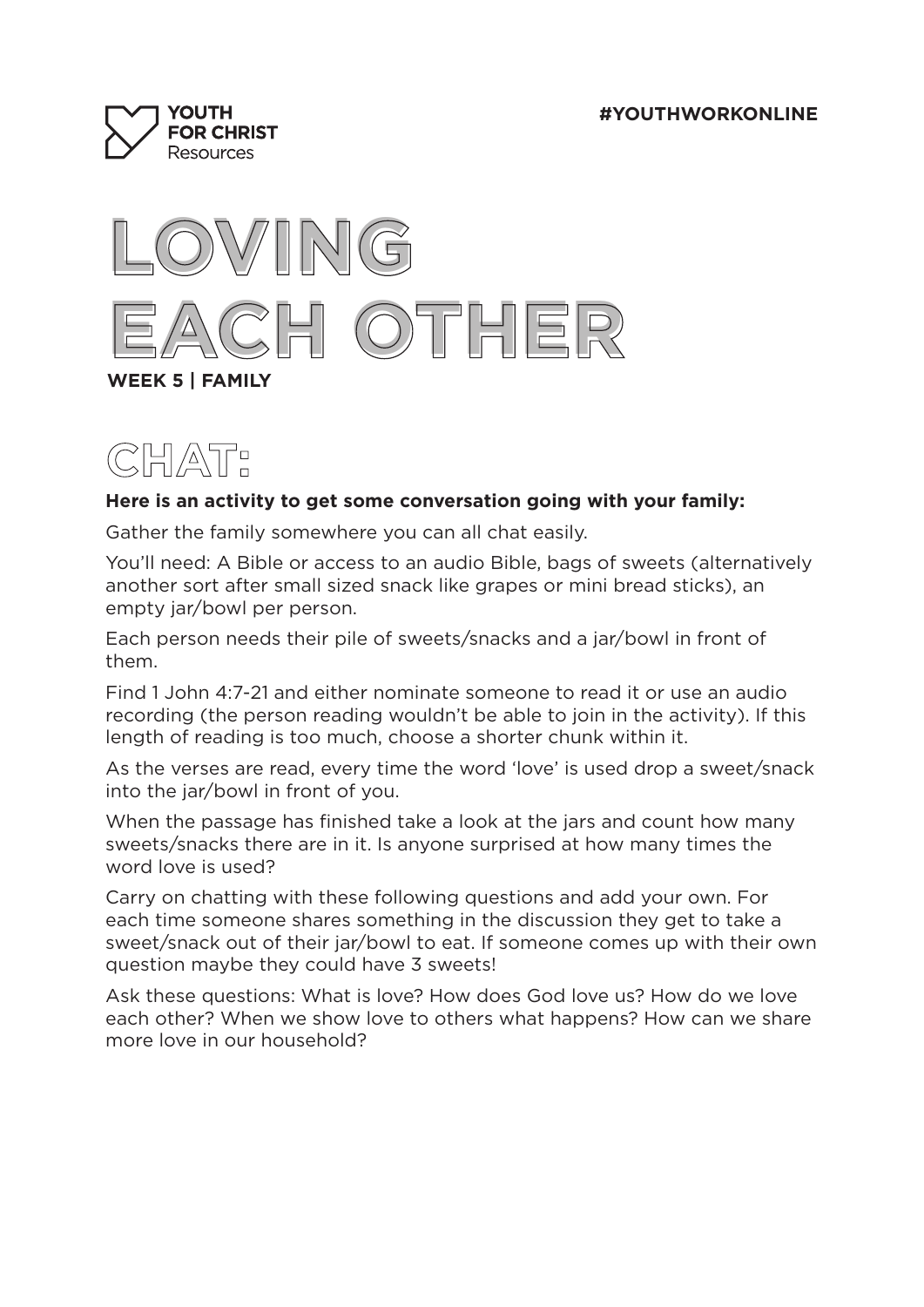

## **Here is a prayer activity to do with your family:**

Gather the family in a room with some space to move around.

You'll need: pegs (wooden ones would work best) or alternatively use sticky labels, colouring pens, a piece of paper.

This activity involves loving each other by praying words over and for each other using pegs.

Together come up a colour coded list of prayer words. Use as many colours and as many words as you like. For example: blue=be brave, red=Gods love, pink = protection, Green=God's grace, Yellow = joy, purple = peace.

Make a chart of these words and colours so it is visible for everyone.

Each grab some pegs. Using coloured pens and the chart, make a prayer peg for someone else in your family. Write a word from the chart, or a prayer based on that word, in a corresponding colour pen. For those that are not able to or don't want to write words, just colour in the peg with the colour of the word.

Now peg it to the person you have prayed for.

Repeat this for everyone in your household. You could do more than one peg for each person.

Take a look at the prayers prayed for you. Do you have lots of the same colour or are they all different?

When you have finished this prayer activity, peg your own prayer pegs somewhere to keep and see.

You could keep the colour coded prayer list somewhere like a pin board and use it again or to remind you to keep praying for each other.

**DO:**

## **Here is an activity to do together with your family:**

Gather the family together.

You'll need: pen and paper (and then possibly lots of other stuff!)

This activity encourages us to think of ways to love people outside of our own households.

Using the pen and paper, come up with as many suggestions as possible of how your family could show love to others.

Write these suggestions into a list and maybe add a tick box next to each one. Stick the list somewhere visible for the next week.

Choose something on the list and do it together as a family. Tick this off the list and then have a go at doing a few of the things during the week.